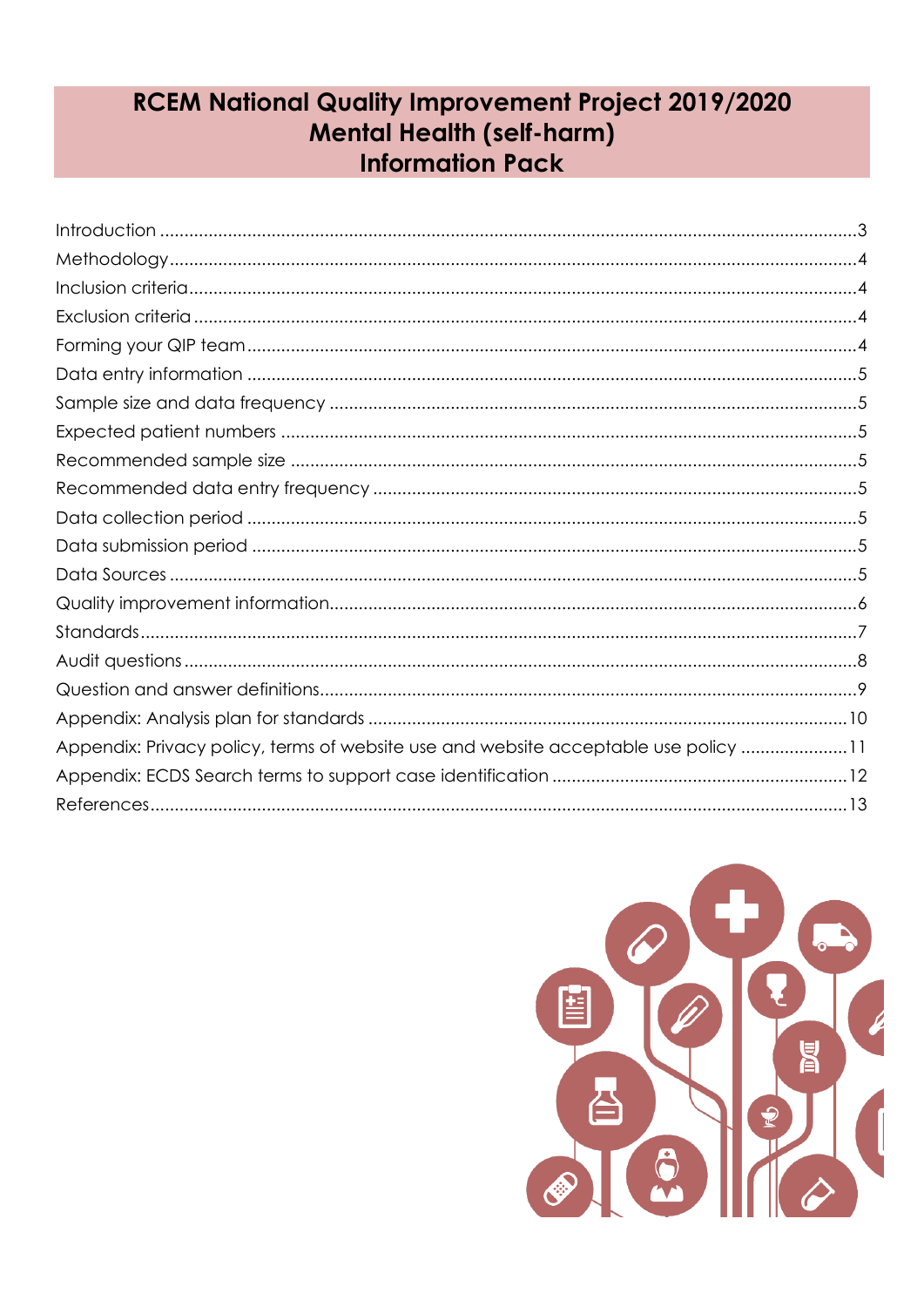### <span id="page-1-0"></span>**Introduction**

There is a shared recognition that caring for patients with urgent mental health needs is a priority for improvement. Patients presenting to Emergency Departments (EDs) should be assessed and treated correctly, quickly, safely and have access to timely and appropriate follow-up care. The Royal College of Emergency Medicine (RCEM) is a signatory to the *Mental Health Crisis Care Concordat* (1) and the improvement project outlined below is part of RCEM's actions towards developing and improving care for mental health patients.

The Quality Improvement Project (QIP) will to track the current performance in EDs against clinical standards in individual departments and nationally on a real time basis over a 6 month period. The aim is for departments to be able to identify where standards are not being reached so they can do improvement work and monitor real time change.

The project will focus on:

- The initial assessment by ED staff
- Assessment of suicide risk
- Documentation of a mental state examination

# **Background**

Service provision for patients with mental health issues remains challenging. Frequently ED and mental health are provided by discrete organisations, and offering a seamless service to the patient can be difficult to deliver. Much of the commissioning structure for mental health is based around different geographical and logistical domains when compared to acute services. This often results in suboptimal or absent services to patients attending the ED with mental health needs.

In March 2018 RCEM published a revised [toolkit for Mental health in Emergency Departments](https://www.rcem.ac.uk/RCEM/Quality-Policy/Clinical_Standards_Guidance/RCEM_Guidance.aspx?WebsiteKey=b3d6bb2a-abba-44ed-b758-467776a958cd&hkey=862bd964-0363-4f7f-bdab-89e4a68c9de4&RCEM_Guidance=4#RCEM_Guidance) which includes clinical standards for the care of mental health patients in the ED. The standards were developed by consensus and based on guidance published by NICE and the Royal College of Psychiatrists.

This is the first time RCEM has run a national QIP on this topic, although there has previously been a national clinical audit on this topic.

# **Objectives**

The objectives of the QIP are:

- To identify current performance in EDs against clinical standards and show the results in comparison with performance nationally and in the ED's country in order to facilitate quality improvement.
- To empower and encourage EDs to run quality improvement (QI) initiatives based on the data collected and assess the impact of the QI initiative on their weekly performance data.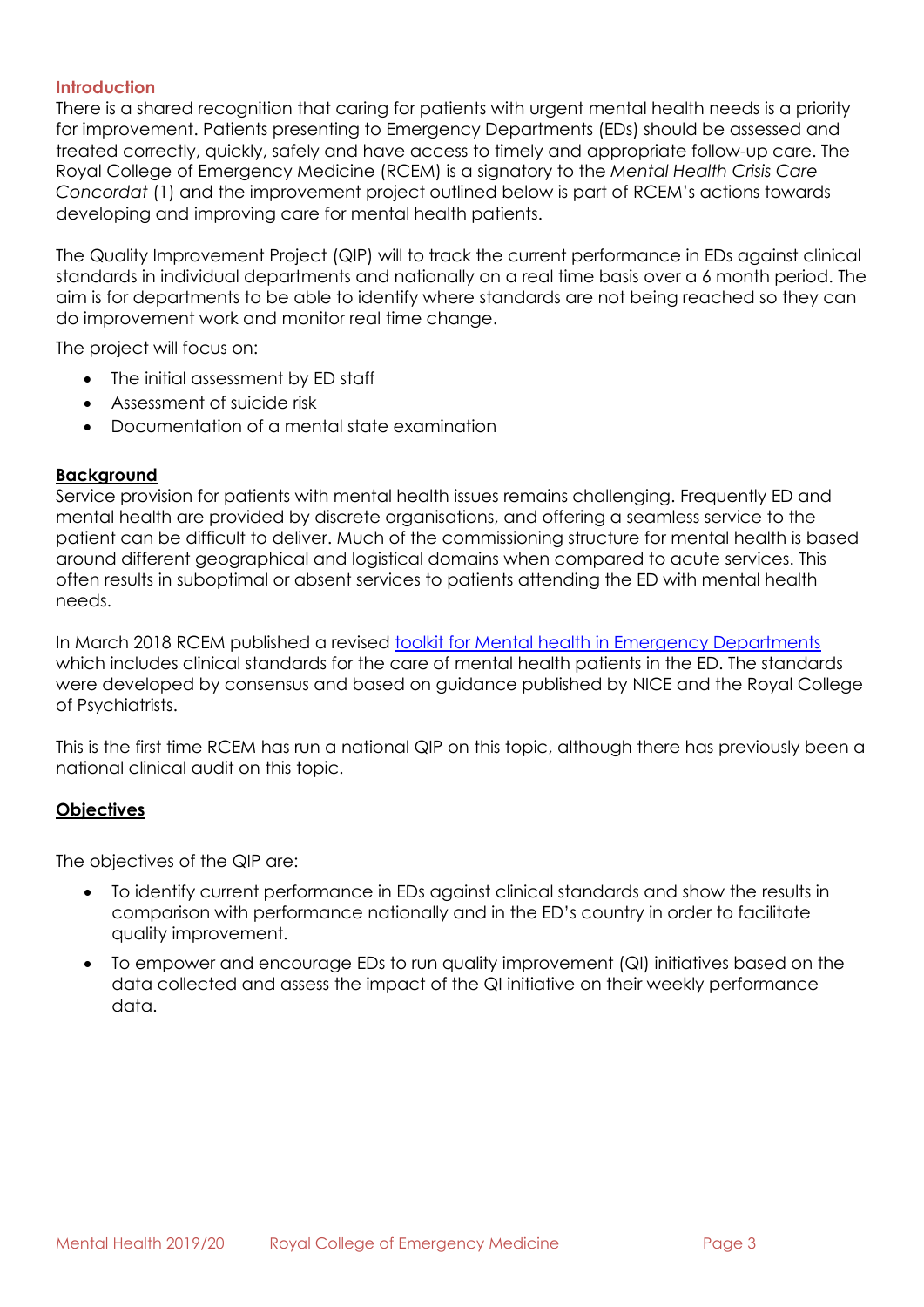# <span id="page-2-0"></span>**Methodology**

# <span id="page-2-1"></span>**Inclusion criteria**

Patients must meet the following criteria for inclusion:

- Patients **aged 18 years and older**
- Who presented at a type 1 ED having intentionally **self-harmed** (either self-injury or selfpoisoning)
- **AND** required an emergency mental health assessment by your organisation's specified acute psychiatric service (this may be provided by the organisation or an agreed partnership with separate service)

## <span id="page-2-2"></span>**Exclusion criteria**

Do not include:

- Any patient 17 years of age or under
- Any patient who was unable to undergo a mental health examination or risk assessment in the ED due to their physical condition (e.g. unconscious)
- Any patient who was **admitted** to an in-hospital ward or ITU for **medical** treatment
- Any patient who had previously attended due to self-harm within the audit period (first attendance only to be included)
- Any patient who left the ED before **any** of the assessments outlined in the RCEM standards could be done (i.e. if some assessments were completed before patient left please include in the audit – if no assessments were done before patient left do not include)

*Explanation of criteria*: The audit does not include patients admitted to a medical ward as they are usually seen by the mental health team on the ward, and the audit is focused on patients who require psychiatric assessment whilst in the ED.

### <span id="page-2-3"></span>**Forming your QIP team**

RCEM recommends forming a multidisciplinary QI team; including consultants, trainees, nursing, pharmacy, SAS, triage and others as needed for the topic and to suit your local set up.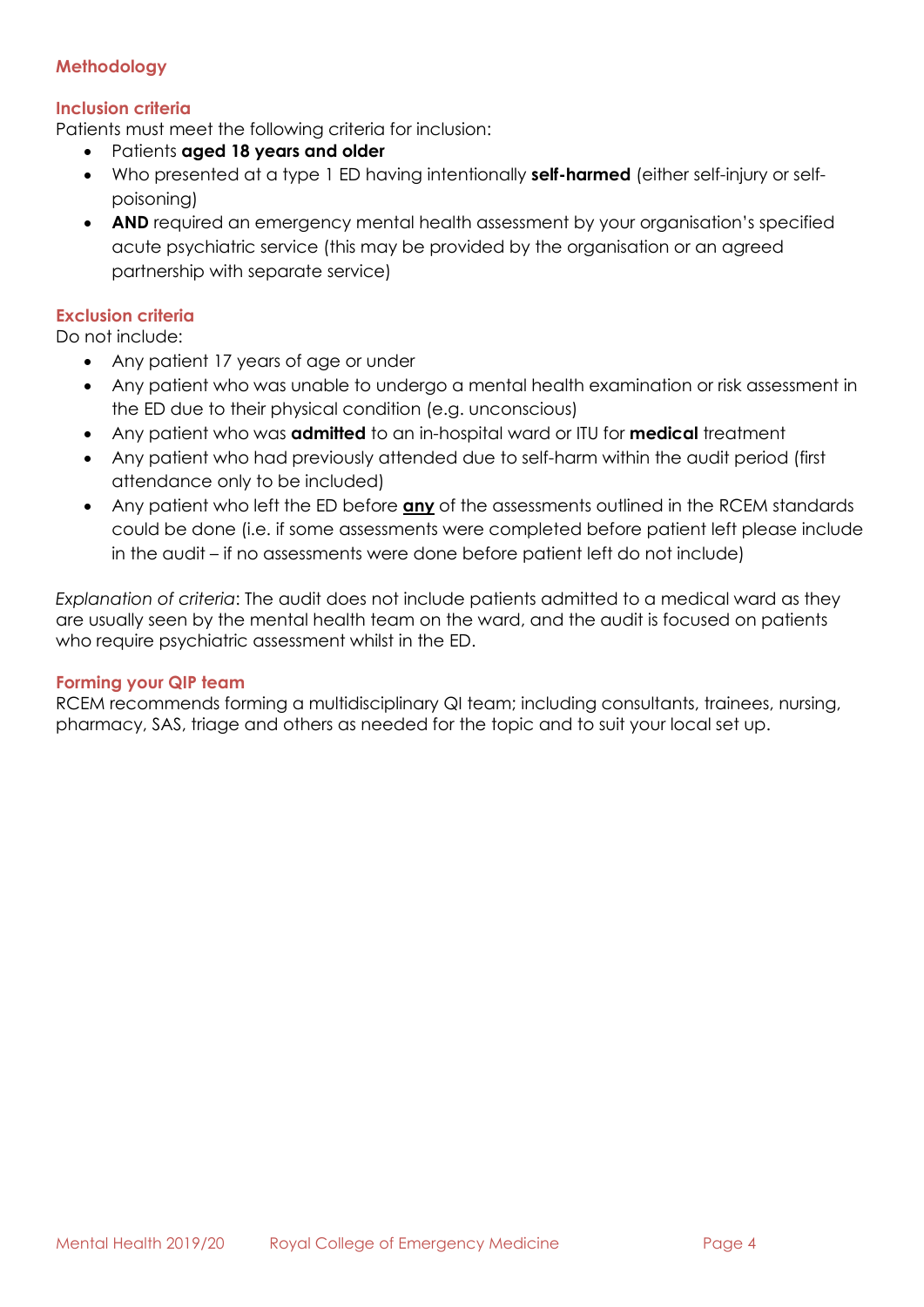### <span id="page-3-0"></span>**Data entry information**

### <span id="page-3-1"></span>**Sample size and data frequency**

The RCEM clinical audits have had a major upgrade, providing you with a range of new features and quality improvement tools. These include a live data dashboard, tracking how your data changes weekly on run charts, and the ability to have your own PDSA cycles added to your charts.

**Recommended**: To maximise the benefit of the new run charts and features RCEM recommends entering **5 cases per week** for patients attending between 1 August – 31 January. This will allow you to see your ED's performance on key measures changing week by week and ensure you get the full benefit of the charts such as your mean performance, upper and lower control limits and trend analysis. Please note that if the system does not have enough weekly data points it will not be able to give a mean performance for your ED as the data will not be robust enough.

**Alternative**: If your ED will find weekly data entry too difficult to manage you may wish to enter data monthly instead, although you should still ensure that the patient records you sample include patients attending each week within that month. The system will ask you for each patient's arrival date and automatically split your data into weekly arrivals, so you can get the benefit of seeing weekly variation if you spread the cases across the month.

<span id="page-3-4"></span><span id="page-3-3"></span><span id="page-3-2"></span>

| <b>Expected patient</b><br>numbers | <b>Recommended sample size</b> | Recommended data entry<br>frequency |
|------------------------------------|--------------------------------|-------------------------------------|
| <5 a week                          | All patients                   | Weekly                              |
| >5 a week                          | 5 patients                     | Weekly                              |

### <span id="page-3-5"></span>**Data collection period**

Data should be collected on patients attending from 1 August 2019 – 31 January 2020.

RCEM strongly recommends minimising missing data in your final report by ensuring that you submit patient data for as many weeks during the data collection period as possible. This data does not been to be submitted at the same time, but you will find your SPC charts much more useful if you have data that covers as many weeks as possible between 1 August 2019 – 31 January 2020.

#### <span id="page-3-6"></span>**Data submission period**

Data can be submitted online at the link below from 26 August 2019 – 14 February 2020. You can find the link to log into the data entry site at www.rcem.ac.uk/audits

#### <span id="page-3-7"></span>**Data Sources**

ED patient records including nursing notes (paper, electronic or both).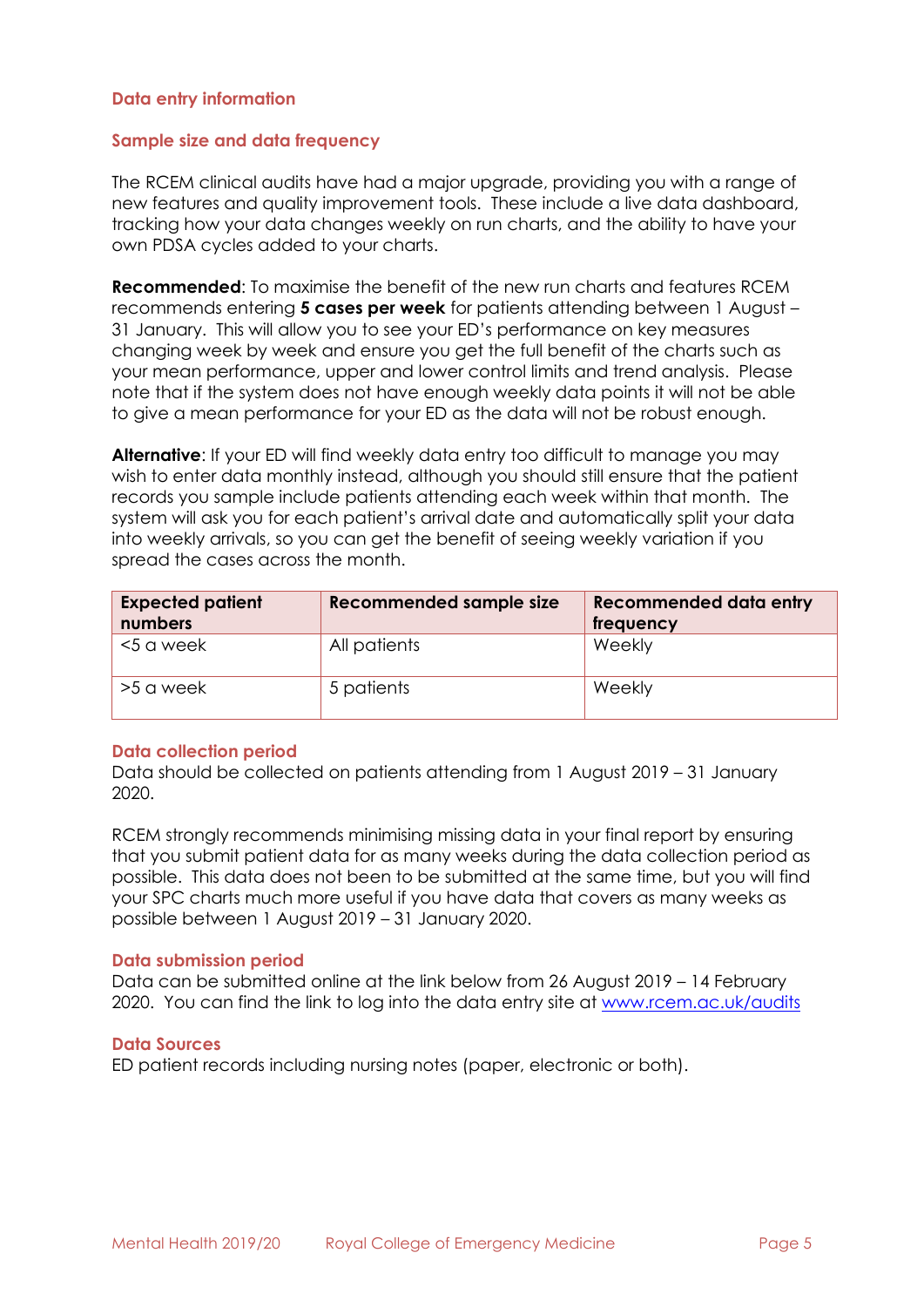## <span id="page-4-0"></span>**Quality improvement information**

The purpose of clinical audit is to quality assure and quality improve your service where it is not meeting standards. The new RCEM system allows your team to record details of quality improvement projects (QIP) and see on your dashboard how each initiative affects your data on key measures.

We encourage you to use this new feature to try out QIPs in your department. If you are new to QIPs, we recommend you follow a Plan Do Study Act (PDSA) methodology. The [Institute for Healthcare Improvement](http://www.ihi.org/resources/Pages/Tools/PlanDoStudyActWorksheet.aspx) (IHI) provides a useful worksheet which will help you to think about the changes you want to make and how to implement them.



### **The model for improvement, IHI**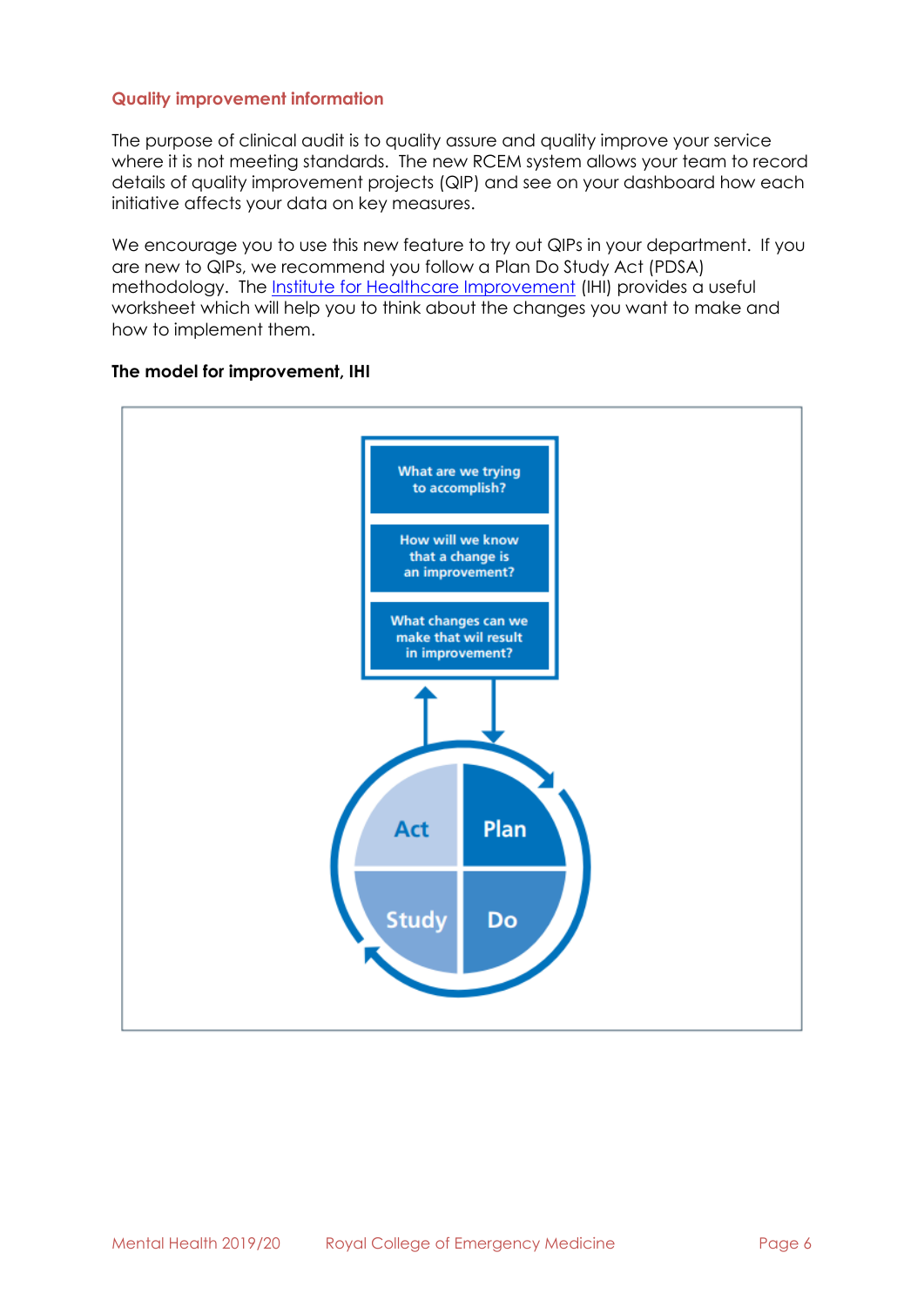### <span id="page-5-0"></span>**Standards**

| <b>STANDARD</b> |                                                                                                                                                                                                                                                                                                                                                              | <b>GRADE</b> |
|-----------------|--------------------------------------------------------------------------------------------------------------------------------------------------------------------------------------------------------------------------------------------------------------------------------------------------------------------------------------------------------------|--------------|
| 1.              | Patients should have mental health triage on arrival to<br>briefly gauge their risk of self-harm or suicide and risk of<br>leaving the department before assessment or treatment is<br>complete. This is used to determine what level of<br>observation the patient requires whilst in the ED.                                                               | F            |
| 2.              | Patients at medium or high risk of suicide, harm or of leaving<br>before assessment and treatment are complete should be<br>observed closely whilst in the ED. There should be<br>documented evidence of action to mitigate risk, such as<br>continuous observation or intermittent checks (for example<br>every 15 minutes), whichever is most appropriate. | D            |
| 3.              | When an ED clinician reviews a patient presenting with self-<br>harm or a primary mental health problem, they should<br>record a brief risk assessment of suicide and further self-<br>harm.                                                                                                                                                                 | D            |

# **Standard definitions**

| <b>Standard</b>                    | <b>Definition</b>                                                                                                                                                                                             |
|------------------------------------|---------------------------------------------------------------------------------------------------------------------------------------------------------------------------------------------------------------|
| Standard 2: medium or<br>high risk | Risk level as determined either at triage, or assessed<br>using a national or locally developed risk assessment<br>tool, for example Brief Mental Status Exam, Mental<br>State Examination (MSE), or similar. |
| Standard 3: risk assessment        | Risk should be assessed using a national or locally<br>developed risk assessment tool, for example Mental<br>State Examination (MSE), Brief Mental Status Exam or<br>similar.                                 |

### **Grade definition**

RCEM no longer sets a target percentage for different grades of standards, but rather encourages ED to review and improve their performance with the aim of achieving standards for all patients.

**F - Fundamental:** need to be applied by all those who work and serve in the healthcare system. Behaviour at all levels and service provision need to be in accordance with at least these fundamental standards. No provider should provide any service that does not comply with these fundamental standards, in relation to which there should be zero tolerance of breaches.

**D - Developmental**: set requirements over and above the fundamental standards.

**A - Aspirational**: setting longer term goals.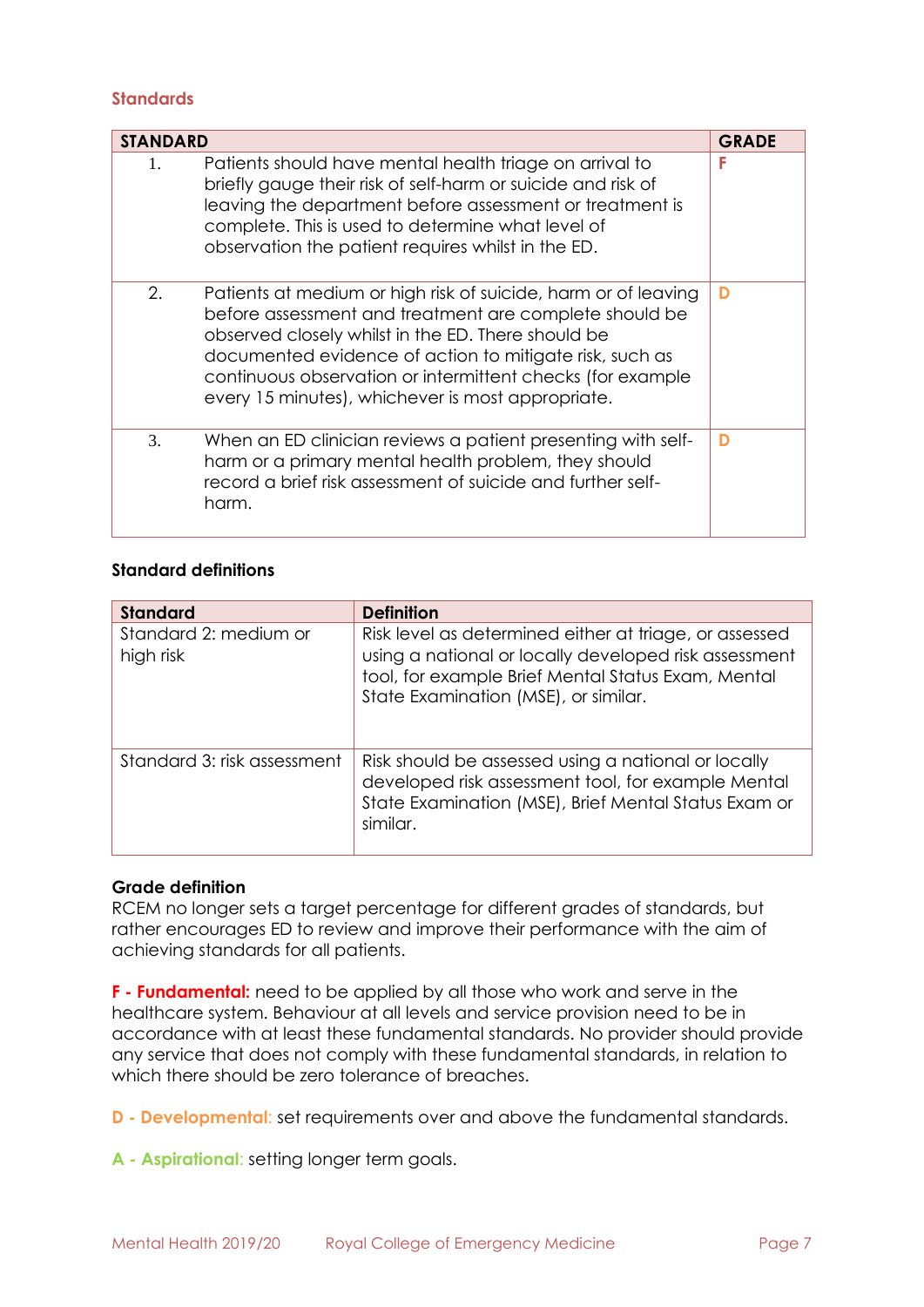# <span id="page-6-0"></span>**Audit questions**

### **Case mix**

| 1.1 | Reference (do not enter patient<br>identifiable data) |                     |
|-----|-------------------------------------------------------|---------------------|
| 1.2 | Date and time of arrival                              | dd/mm/yyyy<br>HH:MM |
| 1.3 | Date and time of mental health triage                 | dd/mm/yyyy<br>HH:MM |
|     |                                                       | Not done            |
| 1.4 | Was the type of self-harm recorded?                   | Self-injury         |
|     |                                                       | Self-poisoning      |
|     |                                                       | Not recorded        |

# **Assessment and observation**

| 2.1 | Was a brief risk assessment taken and<br>recorded in the patient's clinical record?               | Yes - Mental State<br>Examination (MSE)<br>Yes - other national tool<br>Yes - other locally<br>developed tool<br>No - patient left before<br>risk assessment<br>No - other reason<br>documented | dd/mm/yyyy<br>HH:MM |
|-----|---------------------------------------------------------------------------------------------------|-------------------------------------------------------------------------------------------------------------------------------------------------------------------------------------------------|---------------------|
|     |                                                                                                   | <b>No</b>                                                                                                                                                                                       |                     |
| 2.2 |                                                                                                   | Suicidal intent and acts                                                                                                                                                                        |                     |
|     | If $Q2.1 = Yes$                                                                                   | Safeguarding concerns                                                                                                                                                                           |                     |
|     | Is there documented evidence that the<br>patient was specifically asked about:                    | Assessing risk of self-harm<br>repetition                                                                                                                                                       |                     |
|     |                                                                                                   | Assessing risk of potential<br>harm to others                                                                                                                                                   |                     |
| 2.3 |                                                                                                   | Medium or high risk                                                                                                                                                                             |                     |
|     | What was the patient's risk level of<br>suicide, harm or of leaving the ED?                       | Low risk                                                                                                                                                                                        |                     |
|     |                                                                                                   | Not recorded                                                                                                                                                                                    |                     |
| 2.4 | Is there documented evidence of the<br>following observations whilst the patient<br>is in the ED? | Continuous observation<br>or intermittent checks<br>(e.g. 15 minutes)                                                                                                                           |                     |
|     |                                                                                                   | Less frequent or ad hoc<br>observation                                                                                                                                                          |                     |
|     |                                                                                                   | Not recorded                                                                                                                                                                                    |                     |

#### **Notes**

Optional space to record any additional notes for local use. Entries here will not be analysed by RCEM.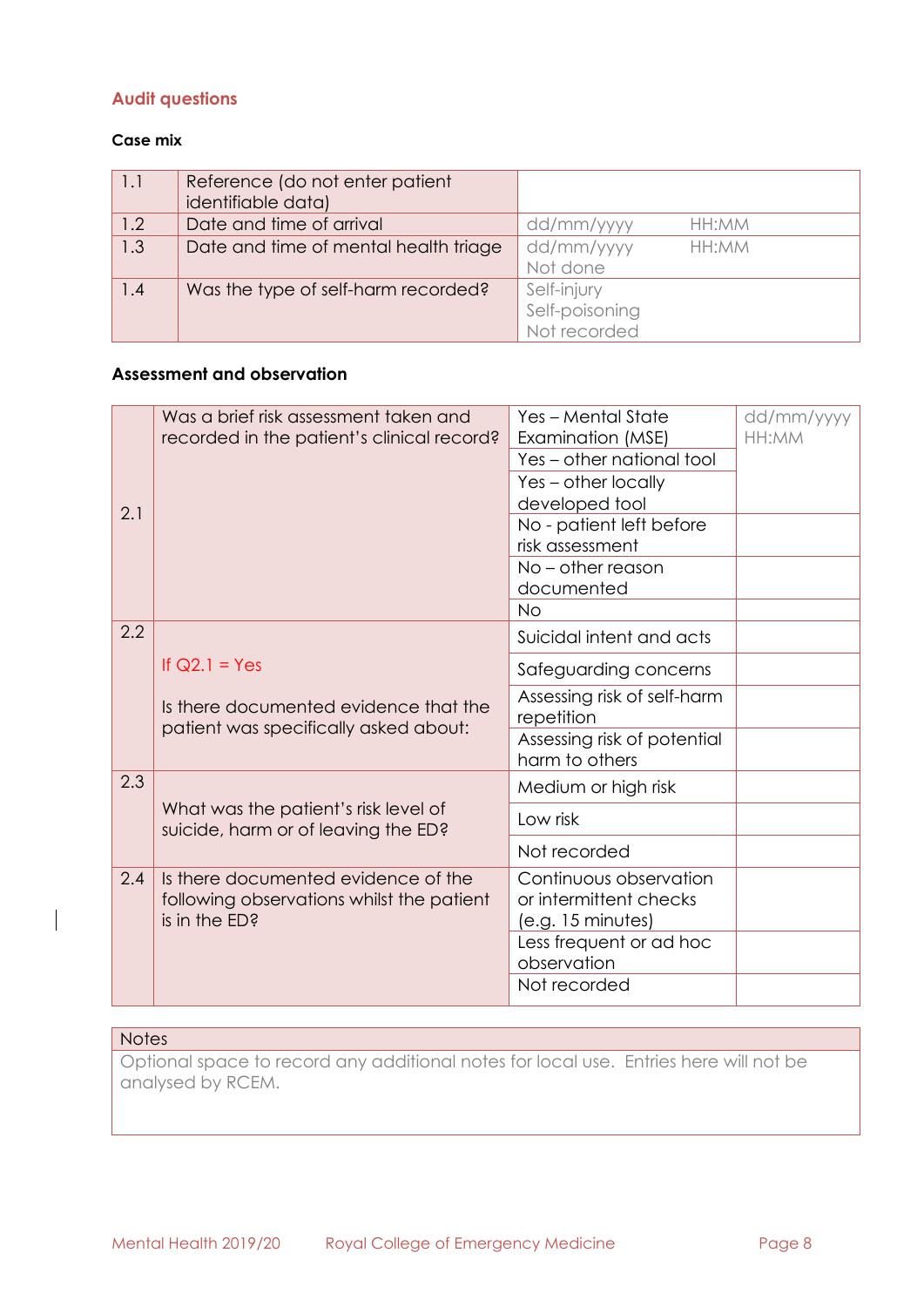# <span id="page-7-0"></span>**Question and answer definitions**

| Term                           | <b>Definition</b>                                                                                                                                                                                                                                                 |
|--------------------------------|-------------------------------------------------------------------------------------------------------------------------------------------------------------------------------------------------------------------------------------------------------------------|
| Q1.3: Mental health<br>triage  | Mental health triage should briefly gauge the risk of self-<br>harm or suicide and risk of leaving the department<br>before assessment or treatment is complete. This is used<br>to determine what level of observation the patient<br>requires whilst in the ED. |
| Q2.1: Brief risk<br>assessment | Risk should be assessed using a national or locally<br>developed risk assessment tool, for example Brief Mental<br>Status Exam, Mental State Examination (MSE), or similar.                                                                                       |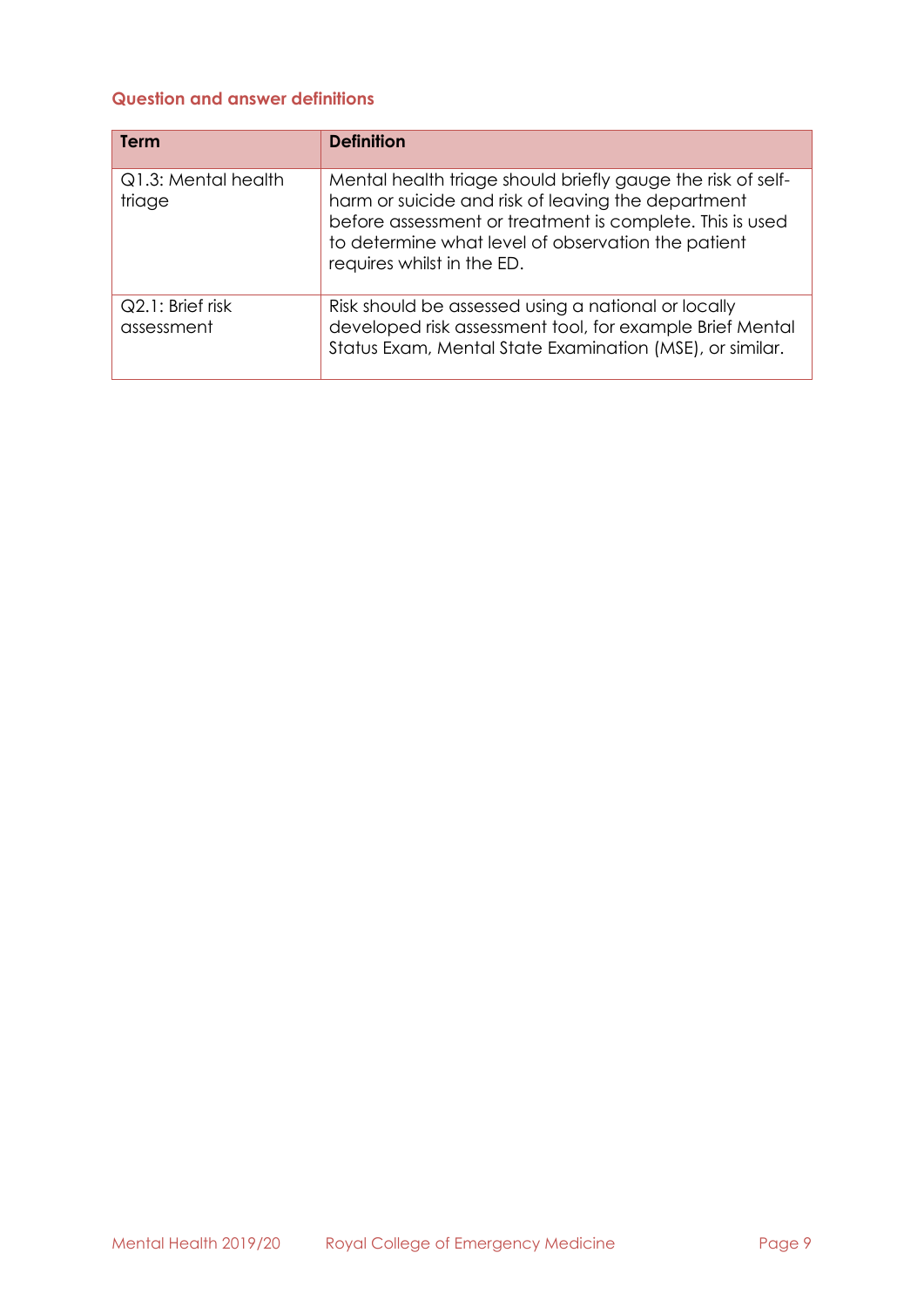## <span id="page-8-0"></span>**Appendix: Analysis plan for standards**

This section explains how the RCEM team will be analysing your data. You are welcome to use this analysis plan to conduct local analysis if you wish. Analysis sample tells you which records will be included or excluded from the analysis. The analysis plan tells you how the RCEM team plan to graph the data and which records will meet or fail the standards.

| <b>STANDARD</b>                                                                                                                                                                                                                                                                                                                                                                   | <b>GRADE</b> | <b>Analysis</b><br>sample          | Analysis plan - conditions for<br>the standard to be met                                                                                                                                                                                                                                                                                                                                                                                                              |
|-----------------------------------------------------------------------------------------------------------------------------------------------------------------------------------------------------------------------------------------------------------------------------------------------------------------------------------------------------------------------------------|--------------|------------------------------------|-----------------------------------------------------------------------------------------------------------------------------------------------------------------------------------------------------------------------------------------------------------------------------------------------------------------------------------------------------------------------------------------------------------------------------------------------------------------------|
| 1. Patients should have mental<br>health triage on arrival to briefly<br>gauge their risk of self-harm or<br>suicide and risk of leaving the<br>department before assessment or<br>treatment is complete. This is used<br>to determine what level of<br>observation the patient requires<br>whilst in the ED.                                                                     | F            | All<br>patients                    | Chart: SPC<br>Title: Standard 1: Mental health<br>triage on arrival<br><b>Analysis:</b> time $Q1.3 - Q1.2$<br>Met: $\lt/= 15$ minutes<br>Not met: >15 minutes OR 'not<br>done'<br><b>Additional charts:</b><br>Chart showing average time<br>between 1.2 and 1.3<br>Pie chart of 1.4 answers                                                                                                                                                                          |
| Patients at medium or high risk of<br>2.<br>suicide, harm or of leaving before<br>assessment and treatment are<br>complete should be observed<br>closely whilst in the ED.<br>There should be documented<br>evidence of action to mitigate<br>risk, such as continuous<br>observation or intermittent checks<br>(for example every 15 minutes),<br>whichever is most appropriate. | D            | $Q2.3 =$<br>medium or<br>high risk | Chart: SPC<br>Title: Standard 2: Close<br>observation of medium or high<br>risk patients<br>Analysis:<br>Met: $3.1 =$ Continuous<br>observation or intermittent<br>checks<br>Not met: all other answers<br><b>Additional chart:</b><br>Pie chart of 2.3 answers                                                                                                                                                                                                       |
| When an ED clinician reviews a<br>3.<br>patient presenting with self-harm<br>or a primary mental health<br>problem, they should record a<br>brief risk assessment of suicide<br>and further self-harm.                                                                                                                                                                            | D            | All<br>patients                    | Chart: SPC<br><b>Title:</b> Standard 3: Patients<br>assessed for suicide and further<br>self-harm<br><b>Analysis</b><br>Met: $2.1 = yes$<br><b>AND</b><br>$2.2$ = suicidal intent and acts<br><b>AND</b><br>$2.2 =$ assessing risk of self-harm<br>repetition<br>Not met: all other answers<br><b>Additional charts:</b><br>Chart showing average time<br>between 1.2 and 2.1<br>Mini-SPC charts of the answers to<br>2.2 (for all patients answering 2.1<br>$=$ yes) |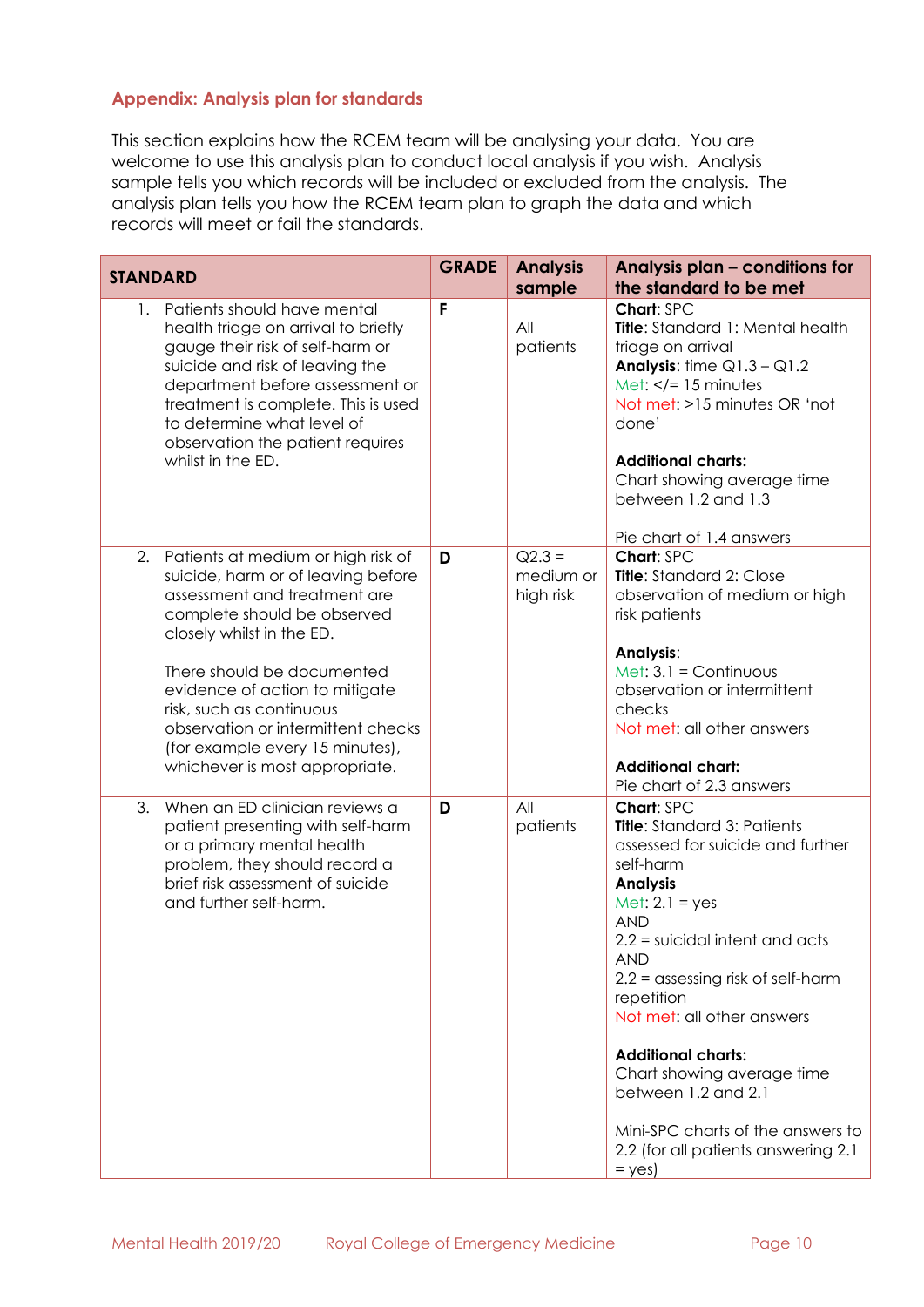### <span id="page-9-0"></span>**Appendix: Privacy policy, terms of website use and website acceptable use policy**

### **Privacy policy**

The Royal College of Emergency Medicine (RCEM) recognises the importance of protecting personal information and we are committed to safeguarding members, non-members and staff (known as "The User" in this document) privacy both on-line and off-line. We have instituted policies and security measures intended to ensure that personal information is handled in a safe and responsible manner. This Privacy statement is also published on the RCEM web site so that you can agree to the kind of information that is collected, handled and with whom this data is shared with.

RCEM strive to collect, use and disclose personal information in a manner consistent with UK and European law and under the General Data Protection Regulation (GDPR). This Privacy Policy states the principles that RCEM follows and by accessing or using the RCEM site you agree to the terms of this policy.

For further information, click [here.](https://www.rcem.ac.uk/RCEM/Privacy_Policy.aspx)

### **Terms of website use**

For further information, click [here.](https://www.rcem.ac.uk/RCEM/About/Terms_of_Website_Use/RCEM/Terms_of_Website_Use.aspx?hkey=9ab38bf9-1823-49c3-8958-c9359326a5e5)

### **Website acceptable use policy**

For further information, click [here.](https://www.rcem.ac.uk/RCEM/About/Website_Acceptable_Use_Policy/RCEM/Website_Acceptable_Use_Policy.aspx?hkey=6b837b58-b5d6-479b-8e47-68402254c275&WebsiteKey=b3d6bb2a-abba-44ed-b758-467776a958cd)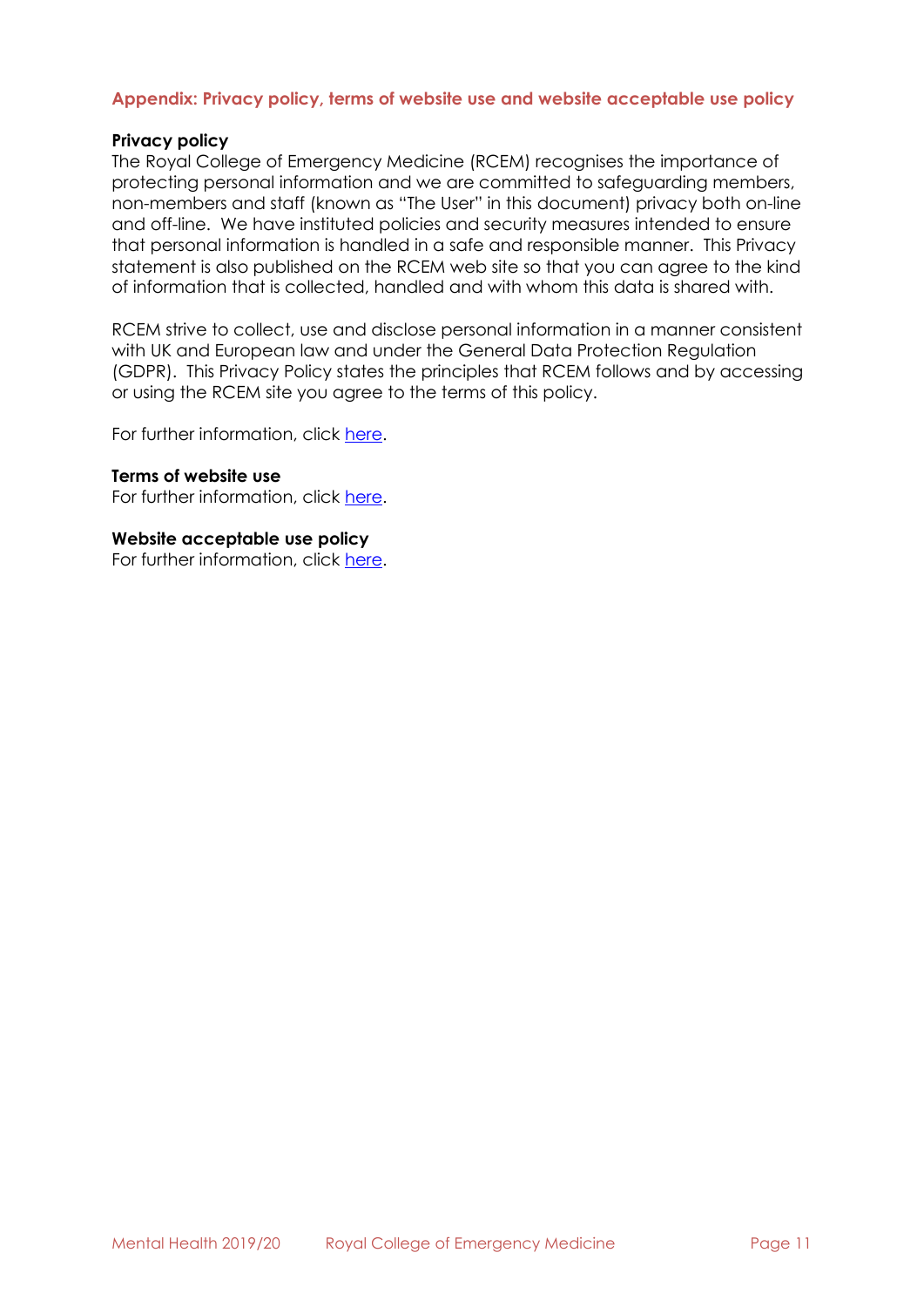# <span id="page-10-0"></span>**Appendix: ECDS Search terms to support case identification**

These codes will help you and your IT team to identify cases that may be eligible for the audit. This is not an exhaustive list and other search terms can be used. All potential patients should then be reviewed to check they meet the definitions & selection criteria before inclusion in the audit.

Chief complaint of

| 1141111000 |
|------------|
| 1141121000 |
| 1141131000 |
| 1161111000 |
| 1161131000 |
| 1161181000 |
| 1161211000 |
| 1161311000 |
| 1161411000 |
| 1161451000 |
| 1161461000 |
| 1161471000 |
| 1161481000 |
| 1181111000 |

With injury intent of

Or chief complaint of

All of these would then need treatment to include

Or a referred to service of

| 1611100000 |
|------------|
| 1611300000 |
| 1611500000 |
| 1612000000 |
| 1612500000 |
| 1614000000 |